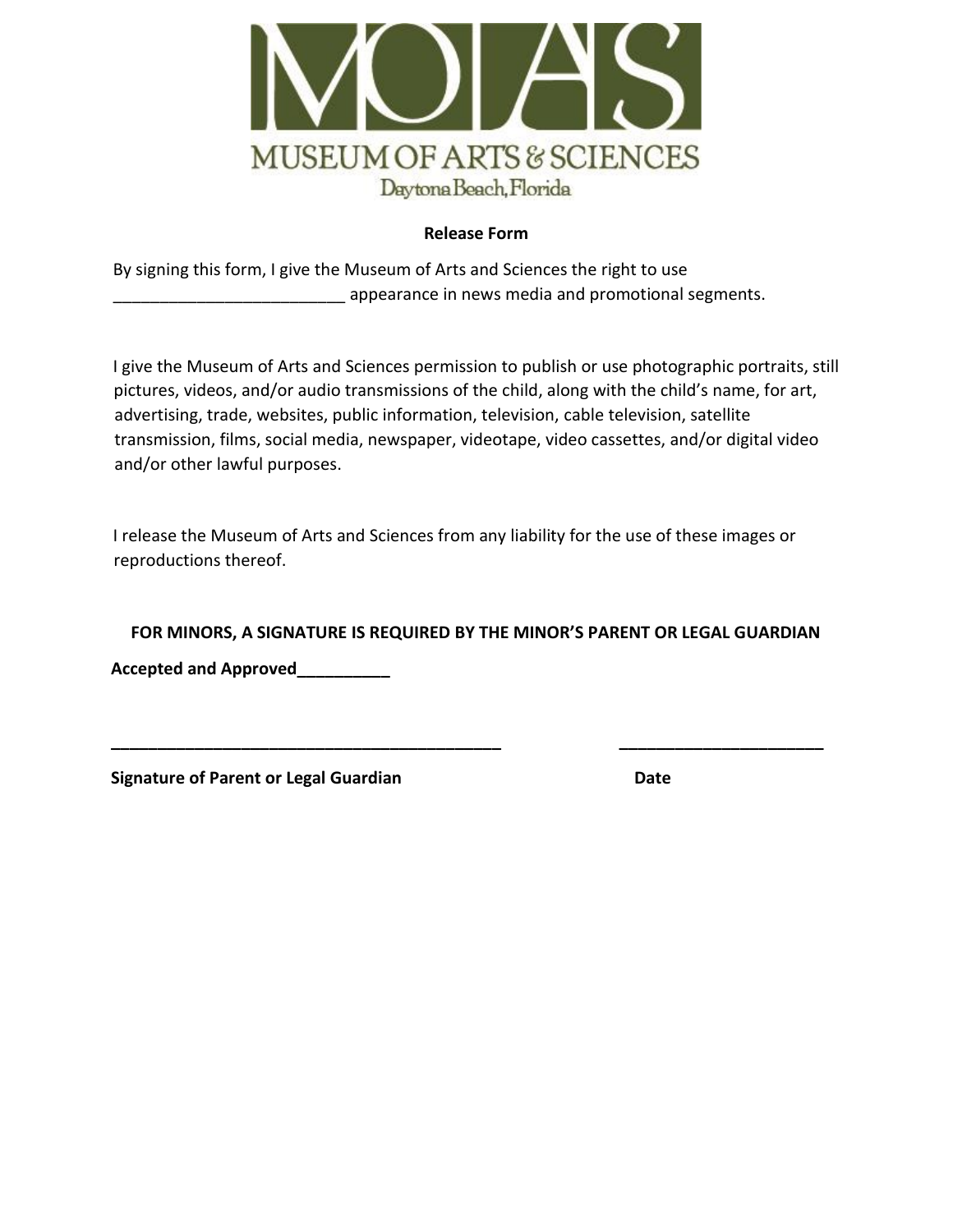

## **Student's Medical Information**

**In order to provide the best possible handling of certain situations please complete the following medical information:** 

|  | 1) Does Student:                                                                                 |  |  |  |  |
|--|--------------------------------------------------------------------------------------------------|--|--|--|--|
|  | i) If yes, this must be discussed with program administrators before participation<br>can begin. |  |  |  |  |
|  |                                                                                                  |  |  |  |  |
|  |                                                                                                  |  |  |  |  |
|  |                                                                                                  |  |  |  |  |
|  | 2) Name and phone number of family physician: __________________________________                 |  |  |  |  |
|  | 3) Is there any other health conditions that may affect your child's participation on any part   |  |  |  |  |
|  | of the program (mental/physical limitations or conditions)? ____________________                 |  |  |  |  |
|  |                                                                                                  |  |  |  |  |
|  |                                                                                                  |  |  |  |  |
|  |                                                                                                  |  |  |  |  |
|  |                                                                                                  |  |  |  |  |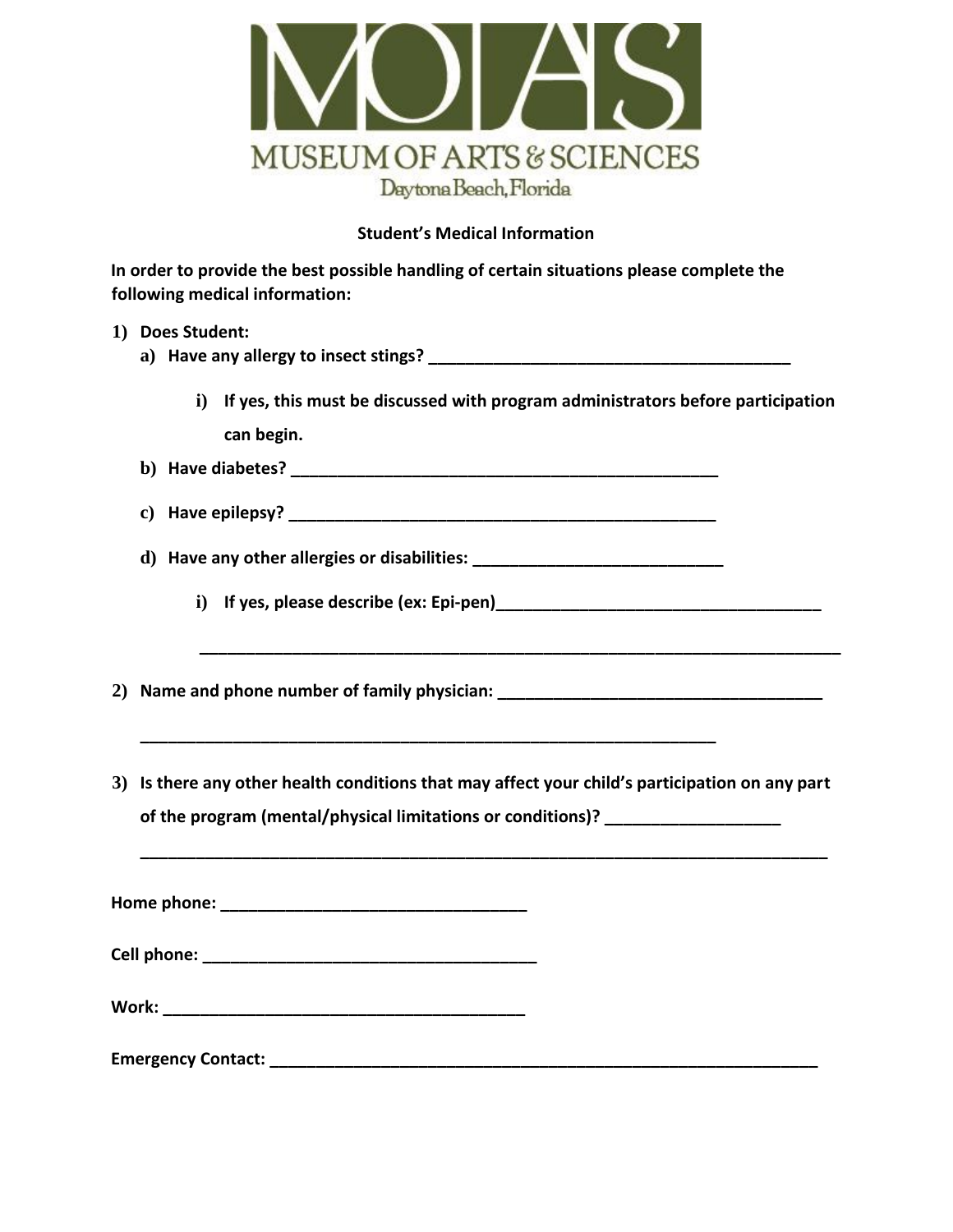

## **Form of Consent**

I believe the information provided above is a complete and accurate statement of the physical and behavioral factors which may affect my child's participation in this camp sponsored by the Museum of Arts and Sciences.

I hereby grant permission for my child to take part in this camp sponsored by the Museum of Arts and Sciences. I also agree, on behalf of myself or my child, not to make any claims of any kind against the Museum of Arts and Sciences or any of its employees or agents for any loss or injury that my child might sustain while engaged in the camp program. I authorize such physician or medical staff as the Museum of Arts and Sciences may designate to carry out any minor treatment and/or medical staff to provide any treatment deemed necessary for the well-being of my child. \*

**Parent or Guardian Signature(s)** 

**Student's Name Age Date Date** *Age* **Date** 

\*I authorize the Museum of Arts and Sciences to arrange any emergency treatment if I cannot be reached. (Optional)

\_\_\_\_\_\_\_\_\_\_\_\_\_\_\_\_\_\_\_\_\_\_\_\_\_\_\_\_\_\_\_\_\_\_\_\_\_\_\_\_\_\_\_\_\_\_\_\_\_\_\_\_\_\_

**\_\_\_\_\_\_\_\_\_\_\_\_\_\_\_\_\_\_\_\_\_\_\_\_\_\_\_\_\_\_\_\_\_\_\_\_\_ \_\_\_\_\_\_\_\_\_\_\_\_\_\_ \_\_\_\_\_\_\_\_\_\_\_\_\_\_\_\_\_\_\_\_\_\_** 

|  |  | <b>Parent or Guardian Signature(s)</b> |
|--|--|----------------------------------------|
|--|--|----------------------------------------|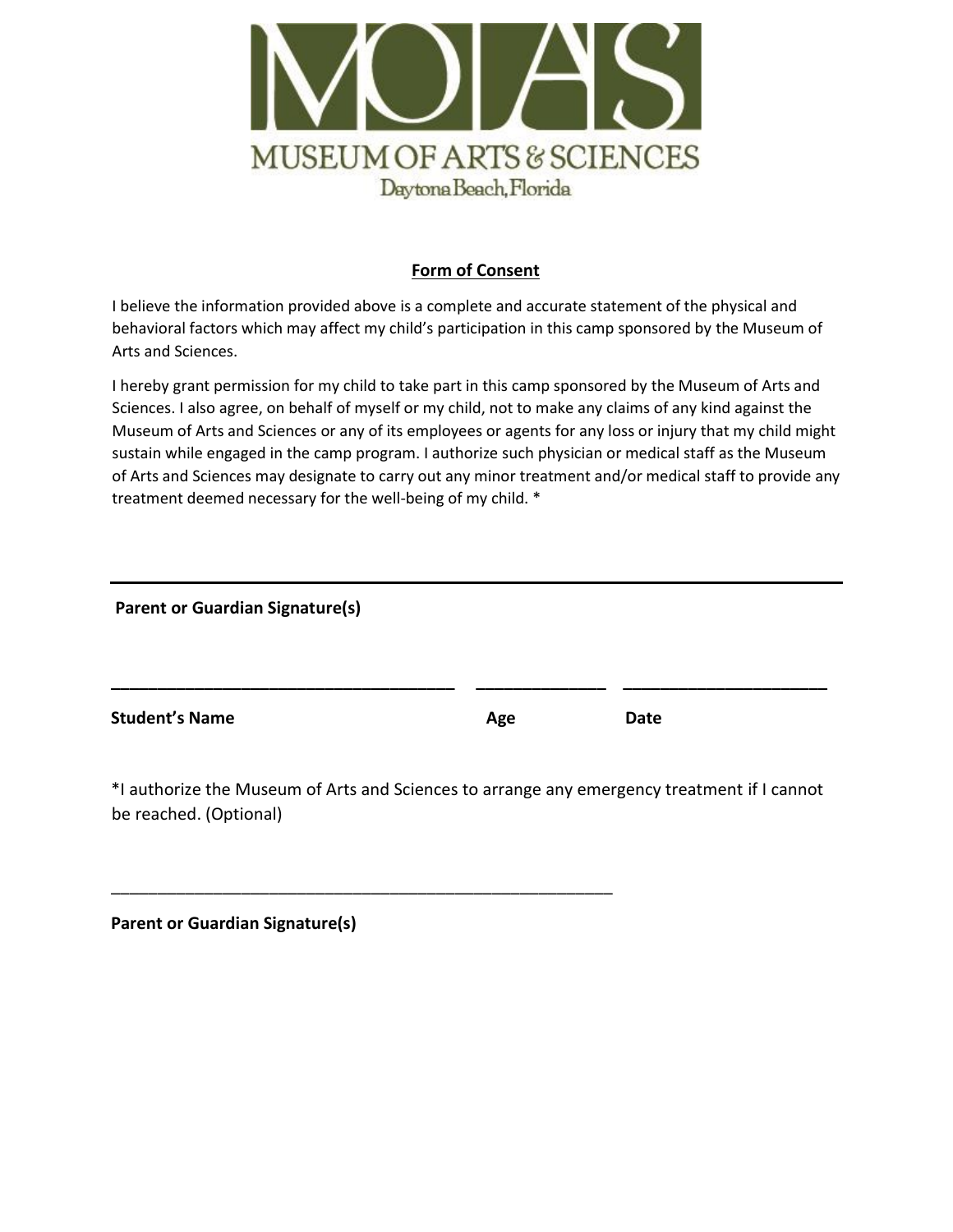

## **Code of Conduct**

Dear Parent/Guardian,

Please read and review our Code of Conduct with your child and return it when you drop them off on their first day. A parent/guardian will be called to pick the child up if they do not follow these guidelines.

**The Museum of Arts and Sciences campers are expected to treat each other, camp counselors, staff members, and their environment with respect. Physically aggressive, unsafe or continuously disruptive behavior is not acceptable and may result in the immediate and indefinite suspension of a camper. No refunds will be issued for campers who are suspended or expelled.**

I, thave discussed the Code of Conduct with my camper and they understand what is expected from them at the Summer Learning Institute.

| Parent/Guardian Signature | Date |
|---------------------------|------|
|---------------------------|------|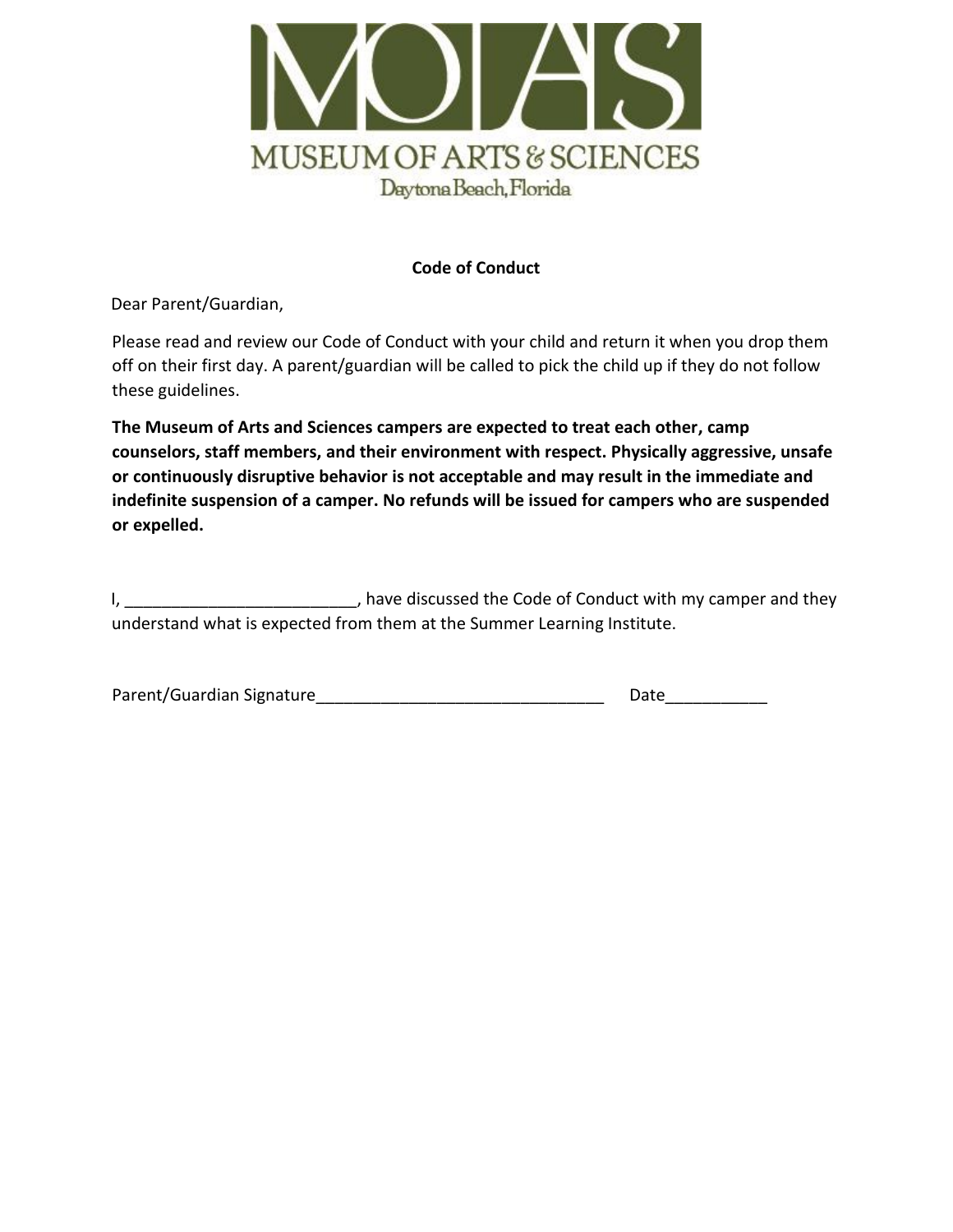

**Camper Name:**

**Camper ID:**

**List of Approved Alternate Pick-Ups:**

| <b>Parent/Guardian Name</b> | <b>Relationship to Camper</b> |
|-----------------------------|-------------------------------|
|                             |                               |
|                             |                               |
|                             |                               |